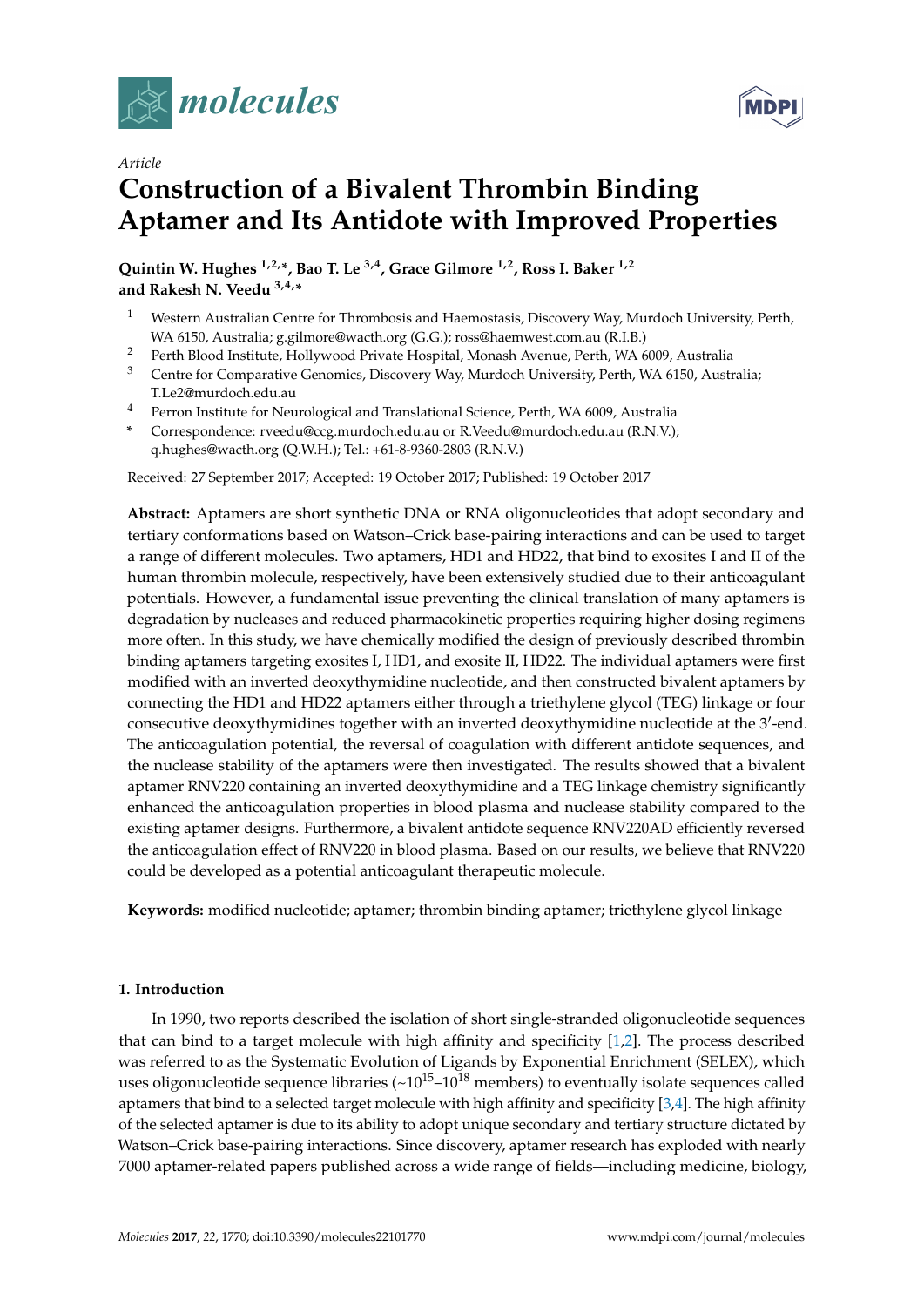forensics, chemistry, counterterrorism, food safety, and the environment—with aptamers targeted towards an array of different molecules [\[5–](#page-6-4)[9\]](#page-6-5).

One of the most well studied aptamers is HD1, an aptamer targeting the exosite I moiety of thrombin (an important haemostatic protein) that was first described in 1992 [\[10\]](#page-6-6). Thrombin is central to the blood coagulation process, cleaving fibrinogen to fibrin, which forms the basis of a blood clot, amongst a number of other important activation steps [\[11\]](#page-6-7). The discovery of HD1 was soon followed by the development of a second thrombin targeting aptamer in 1997, HD22, which targets exosite II of the thrombin molecule [\[12\]](#page-6-8). Both aptamers exhibit anticoagulant activity, but HD1 exhibits a greater inhibition of fibrinogen cleavage due to the importance of exosite I in that mechanism [\[13\]](#page-6-9). The potential of HD1 and HD22 chimeras was also investigated, which increases the anticoagulant effect, strengthening the feasibility of using a bivalent form as a potential future therapeutic [\[14–](#page-6-10)[18\]](#page-7-0). However, it should be noted that initial interest in the therapeutic potential of aptamers has waned in recent years after several clinical trials, including two RNA-based aptamers targeting coagulation factors, activated factor IX (REG1; Regado Biosciences, later merged with Tobira Therapeutics and recently acquired by Allergan plc, Dublin, Ireland) and von Willebrand factor (ARC1779; Archemix Inc. Cambridge, MA, USA), and a DNA-based aptamer targeting a tissue factor pathway inhibitor (BAX499; Baxter International Inc., Deerfield, IL, USA), were terminated for a range of issues including serious anaphylactic reactions and bleeding. Another impediment to therapeutic aptamer applications is the issue of ensuring long-term stability and viability of aptamers in the circulation due to the action of nucleases. Incorporation of chemically modified nucleotides such as locked nucleic acids (LNAs) and other modified nucleotides into aptamers during or after SELEX, or the introduction of polyethylene glycol (PEG) can be used to improve the serum stability and bio-availability [\[19](#page-7-1)[–24\]](#page-7-2). A comprehensive review about chemical modifications of thrombin binding aptamer can be found elsewhere [\[25,](#page-7-3)[26\]](#page-7-4). Herein, we investigate the potential of chemically modified HD1, HD22 and bivalent chimeras to determine the effect on the anticoagulant profile and the reversibility using complementary antidote (AD) sequences, and their stability to nuclease degradation.

# **2. Results**

# *2.1. The Effect of Introducing Chemically Modified Nucleotides into the HD1 and HD22, and the Assessment of Bivalent Anti-Thrombin Aptamer Designs*

First, we constructed the modified variants of the original HD1 and HD22 aptamers by incorporating an inverted dT (inv-dT, Figure [1\)](#page-2-0) nucleotide at the 3'-end position primarily to increase the stability to exonuclease degradation (RNV216A, modified HD1; RNV219, modified HD22; Table [1\)](#page-2-1) and evaluated anticoagulant properties by measuring the thrombin clotting time (TCT). To further prolong the clotting time, we also made bivalent chimeras by linking the exosite I and exosite II binding aptamers using triethylene glycol (TEG, Figure [1;](#page-2-0) RNV220; Table [1\)](#page-2-1) and by using four consecutive deoxythymidines (RNV220-T; Table [1\)](#page-2-1), and with an inv-dT at the  $3'$ -end to increase nuclease resistance. TCT analysis was performed using reconstituted normal blood plasma standard at a 100 nM concentration and the clotting time was recorded in seconds. The modified HD1, RNV216A, with an inv-dT residue, marginally increased the TCT, albeit not significantly (Figure [2\)](#page-2-2), whereas the modified HD22, RNV219, did not show any improvement in the TCT values. Interestingly, the bivalent aptamer chimeras RNV220 and RNV220-T significantly improved the TCT in comparison to the scrambled control sequence in comparison with other tested aptamers. Remarkably, RNV220 with a TEG linker was found to be the most efficient molecule with a TCT of 39.75 s compared to RNV220-T containing four consecutive dT linkers with a TCT of 30.4 s.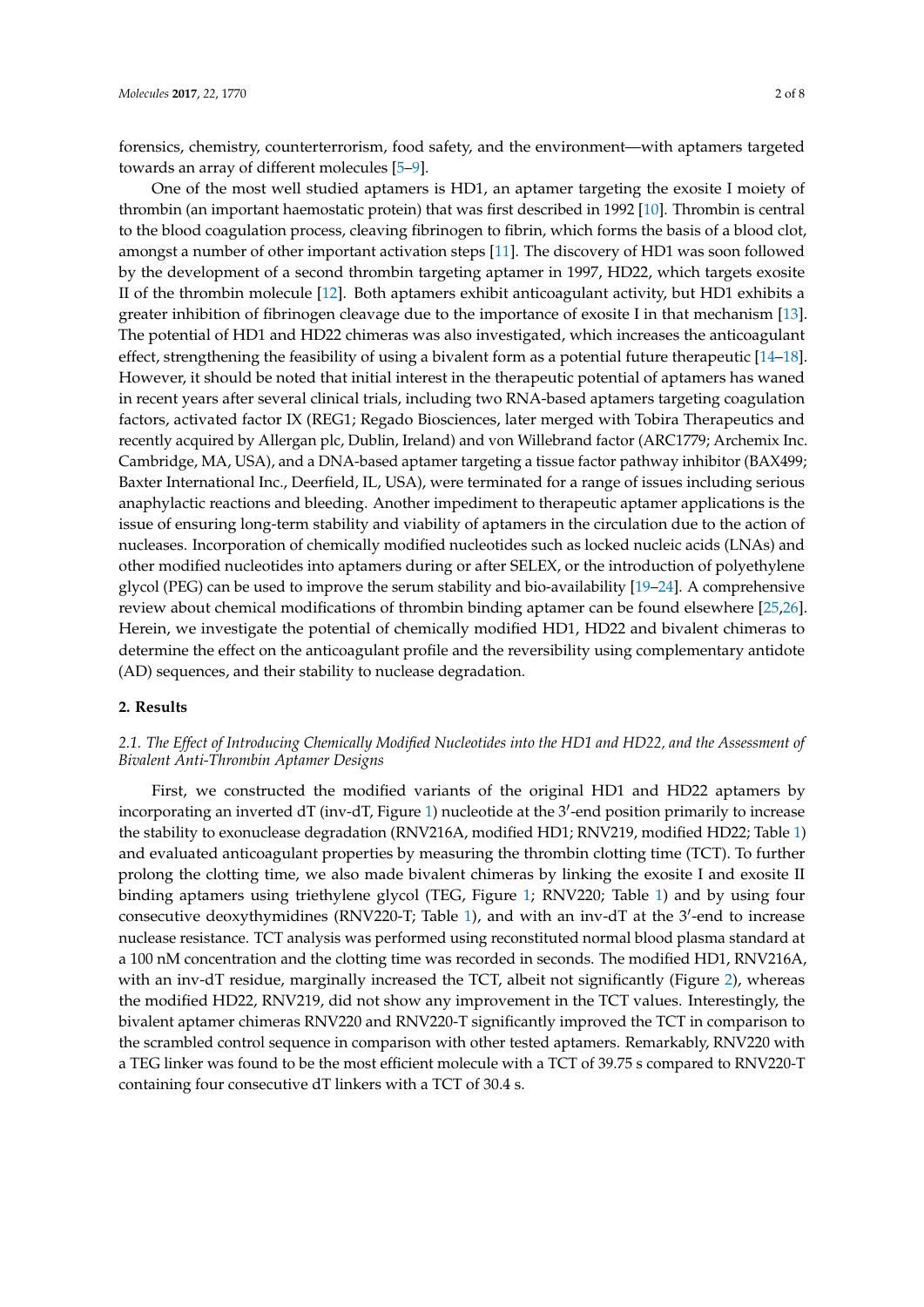<span id="page-2-0"></span>

Figure 1. Structural representation of DNA, 3'-inverted monomer and triethylene glycol (TEG) linkage used in this study. B, nucleobase.

<span id="page-2-1"></span>Table 1. Aptamer and antidote sequences used in our analysis. The chemical modifications are underlined.

| <b>NAME</b>          | SEQUENCE $(5' - 3')$                                                      |
|----------------------|---------------------------------------------------------------------------|
| HD <sub>1</sub>      | GGT TGG TGT GGT TGG                                                       |
| RNV <sub>216</sub> A | GGT TGG TGT GGT TGG/inv-dT                                                |
| HD22                 | AGT CCG TGG TAG GGC AGG TTG GGG TGA CT                                    |
| <b>RNV219</b>        | AGT CCG TGG TAG GGC AGG TTG GGG TGA CT/inv-dT                             |
| <b>RNV220</b>        | GGT TGG TGT GGT TGG / TEG/ AGT CCG TGG TAG GGC AGG TTG GGG TGA CT/inv-dT  |
| <b>RNV220-T</b>      | GGT TGG TGT GGT TGG / TTTT/ AGT CCG TGG TAG GGC AGG TTG GGG TGA CT/inv-dT |
| RNV216-AD            | CCA ACC ACA CCA ACC                                                       |
| $R$ NV219-AD         | AGT CAC CCC AAC CTG CCC TAC CAC GGA CT                                    |
| $RNV220-AD$          | AGT CAC CCC AAC CTG CCC TAC CAC GGA CT /TEG/ CCA ACC ACA CCA ACC          |

<span id="page-2-2"></span>

Figure 2. Thrombin clotting time (TCT) analysis of the aptamers RNV216A, RNV219, RNV220, RNV220-T. RNV220-T. and RNV220-T.

# .<br>2.2. Evaluation of the Reversal of Thrombin Clotting Using the Antidote Sequences

 $N_{\rm eff}$  investigated the reversal of anticoagulant effect using anticoagulant effect using antidote sequences. As we found the reversal of anti-Next, we investigated the reversal of anticoagulant effect using antidote sequences. As we found that the bivalent chimeric aptamer RNV220 containing a TEG linker and inv-dT had the highest values, we used this molecule to investigate the efficacy of antidote sequences to reverse the TCT values, we used this molecule to investigate the efficacy of antidote sequences to reverse the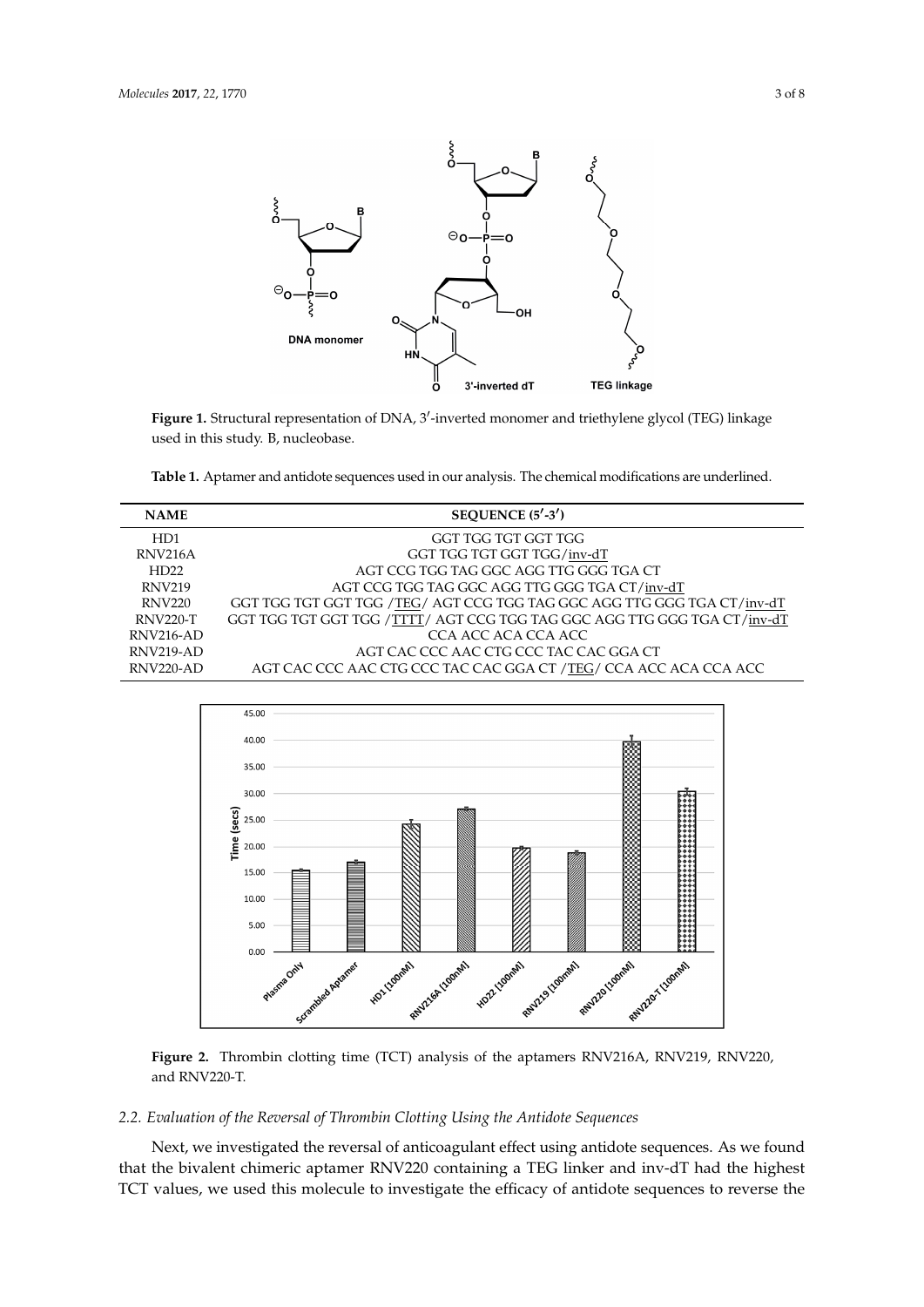anticoagulant effect. We constructed three different antidote sequences, RNV216AD, RNV219AD, and anticoagulant effect. We constructed three different antidote sequences, RNV216AD, RNV219AD, RNV220AD (Table [1\)](#page-2-1). In this assay, antidote sequences were added to plasma containing 100 nM RNV220 at 1000 nM and/or 100 nM concentrations, 5 min prior to initialising the reaction. TCT analysis RNV220 at 1000 nM and/or 100 nM concentrations, 5 min prior to initialising the reaction. TCT was performed and the clotting time was recorded in seconds. In this study, we used the antidote sequences RNV216AD (targeting HD1) and RNV219AD (targeting HD22) to RNV220 alone and in combination, in parallel to a full-length complementary antidote sequence RNV220AD with a TEG linker covering both regions, and the anticoagulant aptamer RNV220 as a control. Our results TEG linker covering both regions, and the anticoagulant aptamer RNV220 as a control. Our results showed that the anticoagulant effect could not be completely reversed in the presence of 10-fold showed that the anticoagulant effect could not be completely reversed in the presence of 10-fold excess (1000 nM) of either RNV216AD or RNV219AD (Figure [3\)](#page-3-0). Even, a combination RNV216AD excess (1000 nM) of either RNV216AD or RNV219AD (Figure 3). Even, a combination RNV216AD and RNV219AD at 1000 nM concentration could not return the TCT to baseline levels observed for the 100 nM Scrambled control (Figure [3\)](#page-3-0), suggesting that the use of individual aptamer antidotes targeting exosite I and II, respectively, may not be an efficient approach. Remarkably, we found that RNV220AD, a bivalent chimeric antidote molecule linked via TEG, efficiently reversed the anticoagulant effect of RNV220 at 1000 nM, and surprisingly the effect was prominent even at an equal concentration

 $(100 \text{ nM})$  of the aptamer RNV220 (Figure [3\)](#page-3-0).

<span id="page-3-0"></span>

**Figure 3.** TCT analysis of the antidote sequences RNV216AD, RNV219AD, and RNV220AD to the **Figure 3.** TCT analysis of the antidote sequences RNV216AD, RNV219AD, and RNV220AD to the aptamer RNV220. aptamer RNV220.

## *2.3. Nuclease Stability Analysis of the Thrombin Binding Aptamers 2.3. Nuclease Stability Analysis of the Thrombin Binding Aptamers*

High nuclease stability is critical if an aptamer is to be transitioned to clinical development. In line with that, the primary aim of this study was to investigate whether specific modifications to In line with that, the primary aim of this study was to investigate whether specific modifications to<br>the aptamer design could increase resistance to nuclease degradation, whilst maintaining a strong anticoagulant activity. The stability of all tested anticoagulant aptamers (Table [1\)](#page-2-1) was investigated anticoagulant activity. The stability of all tested anticoagulant aptamers (Table 1) was investigated using snake venom phosphodiesterase, a harsh enzyme with very high  $3' \rightarrow 5'$  exonuclease activity. The aptamers were incubated with the enzyme at  $37^{\circ}$ C, and the samples were collected at different time points (0, 1, 5, 10, 30 and 60 min). Products were then analysed on a 20% denaturing polyacrylamide points  $(0, 1, 5, 10, 30, 30, 60, 60, 1)$ . Products were then analysed on a 20% denaturing polyacrylamide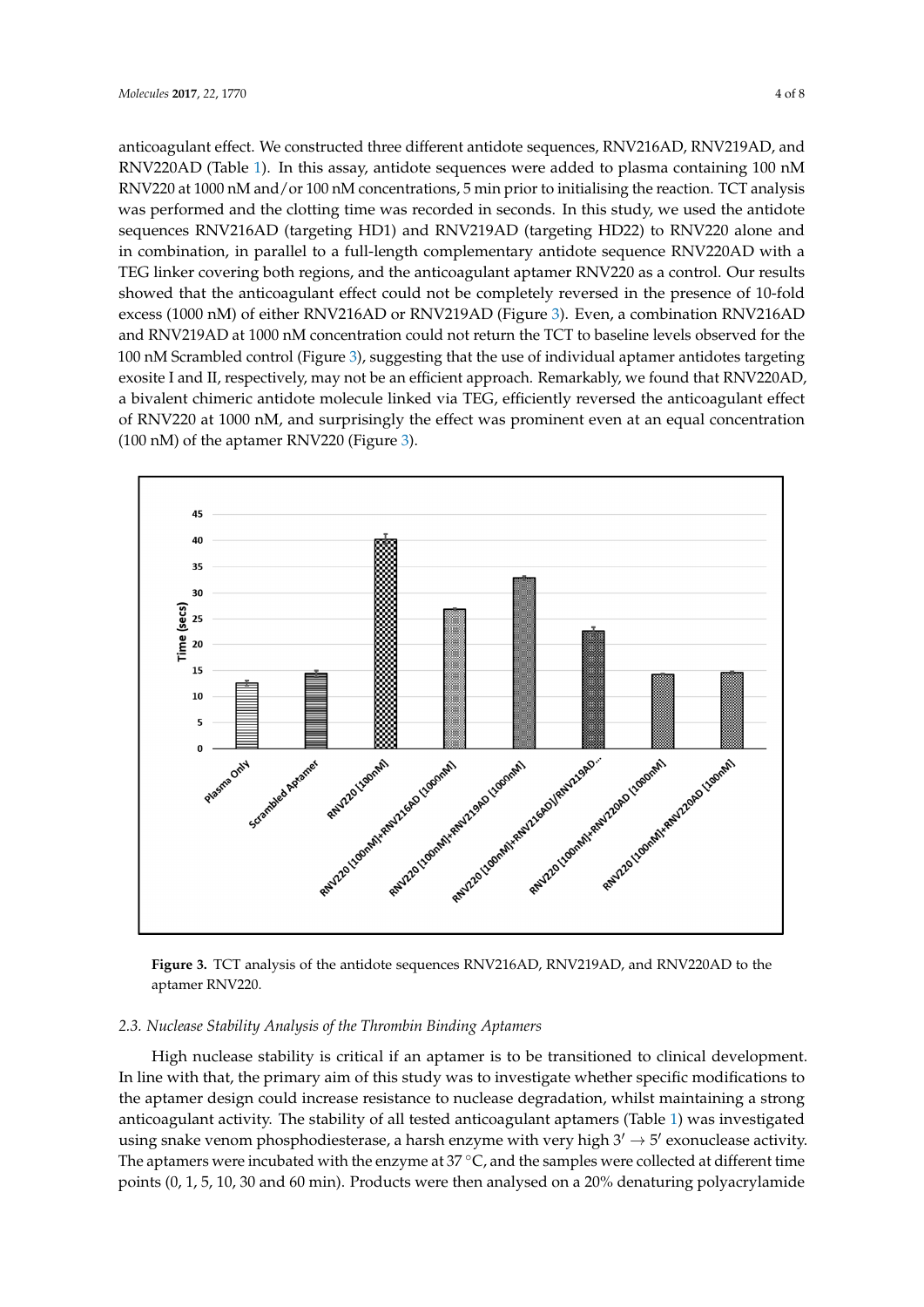gel, stained with SYBR Gold staining dye and visualised under UV light. The results clearly showed that HD1 and HD22 aptamers without the 3' inv-dT modification degraded quickly within 10 min of incubation (Figure [4\)](#page-4-0). On the other hand, RNV216A, RNV219, RNV220, and RNV220-T showed very high stability to phosphodiesterase attack even after 60 min of incubation, highlighting the importance of inv-dT incorporation at the 3'-en[d](#page-4-0) (Figure 4). The same trend was also observed when the aptamers were exposed to human serum for 0, 0.5, 1, 2, 4 and 6 h (Figure S1; Supplementary Information). Supplementary Information).

<span id="page-4-0"></span>

**Figure 4.** Nuclease stability analysis of the aptamers used in this study. (m = minute). **Figure 4.** Nuclease stability analysis of the aptamers used in this study. (m = minute).

#### **3. Discussion is the set of the set of the set of the set of the set of the set of the set of the set of the s 3. Discussion**

Nucleic acid aptamer technology has attracted significant attention in therapeutic and diagnostic Nucleic acid aptamer technology has attracted significant attention in therapeutic and diagnostic latential and the most in the most in the most in the most in the most in the most in the most in the most in the most in th development since its invention in 1990. Thrombin binding aptamers (TBAs) are one of the most studied forms of aptamers because of their anticoagulant properties. However, the TBAs failed to substitution of the TBAs failed to meet the clinical expectations during the clinical trial stages due to suboptimal dosing profiles and<br>experiences poor pharmacodynamics properties. Since then, research has shifted toward the improvement of TBAs for developing efficient anticoagulant drugs as potential treatment options for the growing<br> numbers of thrombotic complications worldwide. In this study, we designed and evaluated the<br> $\frac{1}{2}$ efficacy of chemically modified anti-thrombin aptamers targeting both exosite I and/or exosite II,<br>efficacy of chemically modified anti-thrombin aptamers targeting both exosite I and/or exosite II, based on previously reported DNA aptamers HD1 (binding exosite I) and HD22 (binding exosite II).<br>We We recently reported that the incorporation of an inv-dT substantially improved the resistance to  $\frac{1}{2}$ inv-dT (Figure 1) incorporation at the 3′-end and constructed RNV216A and RNV219, respectively, nuclease degradation [\[27\]](#page-7-5). In line with this data, we modified the aptamers HD1 and HD22 with an inv-dT (Figure [1\)](#page-2-0) incorporation at the 3'-end and constructed RNV216A and RNV219, respectively, and evaluated the anticoagulation efficacy with a TCT assay in blood plasma. RNV216A, the modified in TCT assay in blood plasma. RNV216A, the modified exosite I binding aptamer, showed a slight improvement in TCT with 27 s compared to the reported<br> HD1 (23 s). However, the modified exosite II binding RNV219 did not show any improvement  $\overline{CD}$ (Figure [2\)](#page-2-2). Müller et al. reported a bivalent design of TBA by linking HD1 and HD22 using poly-dA<br>
The binding of HD1 to the binding of TBA by linking HD1 and HD22 using poly-dA nucleotide linker [\[14\]](#page-6-10). Early this year, Pica et al. showed that the binding of HD1 to thrombin increases in a<br>nucleotide linker [14]. Early this year, Pica et al. showed that the binding of HD1 to thrombin increases the affinity of HD22 aptamer to exosite II [\[16\]](#page-7-6). In addition, we recently reported the modification  $\overline{S}$ of HD1 using a carbon spacer molecule (C3-spacer) and found a significant increase in TCT [\[28\]](#page-7-7). Stemming from this work, in this study, we constructed two bivalent chimeric aptamers using exosite I<br>In this work, in this study, we constructed two bivalent chimeric aptamers using exosite I binding HD1 and exosite II binding HD22 aptamers with two different linkers such as TEG (RNV220) binding  $T_{\text{max}}$ and poly-dT (RNV220-T) containing an inv-dT at the 3'-end. Both the aptamers showed an increase in TCT by more than 2-fold compared to the scrambled, however, RNV220 was found to be the best  $(30.75 \times 10^{-3} \text{ m})$ (39.75 s) compared to RNV220-T (30.4 s). We speculate that this may be due the flexibility of the TEG  $R$ ersal of anticoally, and the development clinically, and the anti-dote and the anti-dote anti-dote anti-dote antimoiety on the chimera.

Reversal of anticoagulation also important clinically, and the development of the antidote most experience of the most cannot contain the most cannot contain the most cannot contain the most cannot contain the most cannot sequences to the most efficient anti-thrombin aptamers are necessary. RNV220, being the most efficient anti-thrombin aptamers are necessary. RNV220, being the most efficient TBA, was analysed for TCT in the presence of antidote sequences complementary to HD1 (RNV216-AD) TEG-linked for TCT in the presence of antidote sequences complementary to HD1 (RNV216-AD) and HD22 (RNV219AD) aptamer regions, in addition to using a TEG-linked complementary HD1<br>and HD22 (RNV219AD) aptamer regions, in addition to using a TEG-linked complementary HD1 and HD22 antidote sequence, RNV220-AD. The individual addition of RNV216AD or RNV219AD<br>6. Notably, the compilation of RNV219AD failed to fully reverse the RNV220-treated TCT. Notably, the combined addition of RNV216AD and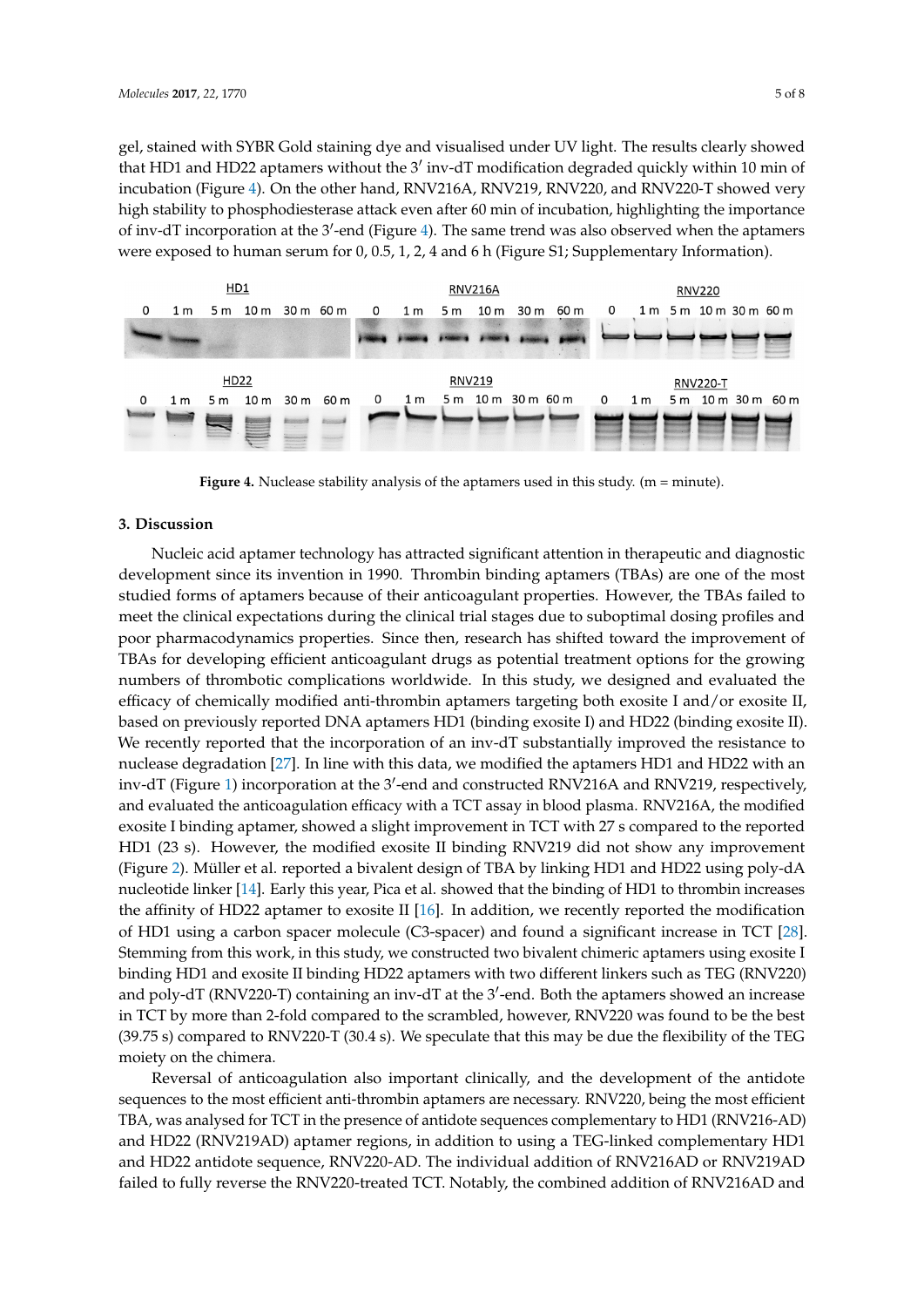RNV219AD also could not completely nullify the anticoagulation effect of RNV220 even at a higher dose of 1000 nM (10-fold excess). Interestingly, the addition of RNV220AD completely reversed the anticoagulation effect of RNV220, highlighting the significance of a bivalent design for developing an efficient antidote sequence. It was also noted that the effect was very prominent even at an equal dose (100 nM) of RNV220.

Nuclease stability of all modified TBAs were analysed in the presence of snake venom phosphodiesterase with very high  $3' \rightarrow 5'$  exonuclease activity. The results were not surprising as HD1 and HD22 composed of natural nucleotide showed poor resistance against exonuclease degradation. However, all the aptamers modified with an inv-dT at the 3'-end (RNV216A, RNV219, RNV220, and RNV220-T) were highly stable even after 1 h of incubation (Figure [4\)](#page-4-0), highlighting the potential of inv-dT nucleotides to improve the pharmacokinetic properties. In general, all modified aptamers used in this study except RNV219 showed improved anticoagulation properties compared to their natural counterparts, which may in part be due to the improved stability by inv-dT incorporation.

### **4. Materials and Methods**

#### *4.1. Aptamer Design and Synthesis*

All aptamers used in this study were sourced commercially (IDT, Coralville, IA, USA), and all sequences are detailed in Table [1.](#page-2-1)

#### *4.2. Thrombin Clotting Time (TCT) Assay*

The TCT assay was performed on a Sysmex CS-5100 (Siemens Healthineers, Erlangen, Germany) using reconstituted pooled normal commercial plasma (Diagnostica Stago, Paris, France). Aptamer was added to produce final concentrations of either 1000 nM or 100 nM in 490  $\mu$ L of commercial plasma (final volume 500 µL). Aptamers were pre-incubated in the plasma for 5 min prior to initiation of TCT and clotting times recorded in seconds. To test the antidote sequences test aptamers were again added 5 min prior to the addition of test antidote sequences that were added immediately before the initiation of the TCT reaction.

#### *4.3. Nuclease Degradation Assay*

Two micromolar concentrations of HD1, HD22, RNV216A, RNV219, RNV220, and RNV220-T were incubated with 0.00002 U of the phosphodiesterase enzyme from *Crotalus adamanteus* venom (Sigma Aldrich, St. Louis, MO, USA) at 37 °C. The reaction was quenched at different time points—0, 1 min, 5 min, 10 min, 30 min and 1 h, by adding 8 µL of formamide loading buffer in equal volume of the reaction mixture. The reaction mixture was then separated on a 20% denaturing polyacrylamide gel. The gel was stained with SYBR Gold (Thermo Fisher Scientific, Waltham, MA, USA) for 5 min before visualising under UV light using a Fusion Fx gel documentation system (Vilber Lourmat, Marne-la-Vallee, France).

#### *4.4. Human Serum Degradation Assay*

Five micromolar concentrations of HD1, HD22, RNV216A, RNV219, RNV220, and RNV220-T were incubated with human serum at 37 °C. The reaction was quenched at different time points—0, 0.5, 1, 2, 4, and 6 h—by adding 8 µL of formamide loading buffer in an equal volume of the reaction mixture. The reaction mixture was then separated on a 15% denaturing polyacrylamide gel. The gel was stained with SYBR Gold (Thermo Fisher Scientific, Waltham, MA, USA) for 5 min before visualising under UV light using Fusion Fx gel documentation system (Vilber Lourmat, Marne-la-Vallee, France).

### **5. Conclusions**

In conclusion, we have developed novel thrombin binding aptamers with improved anticoagulant properties by modifying the previously reported thrombin binding aptamers targeting thrombin exosite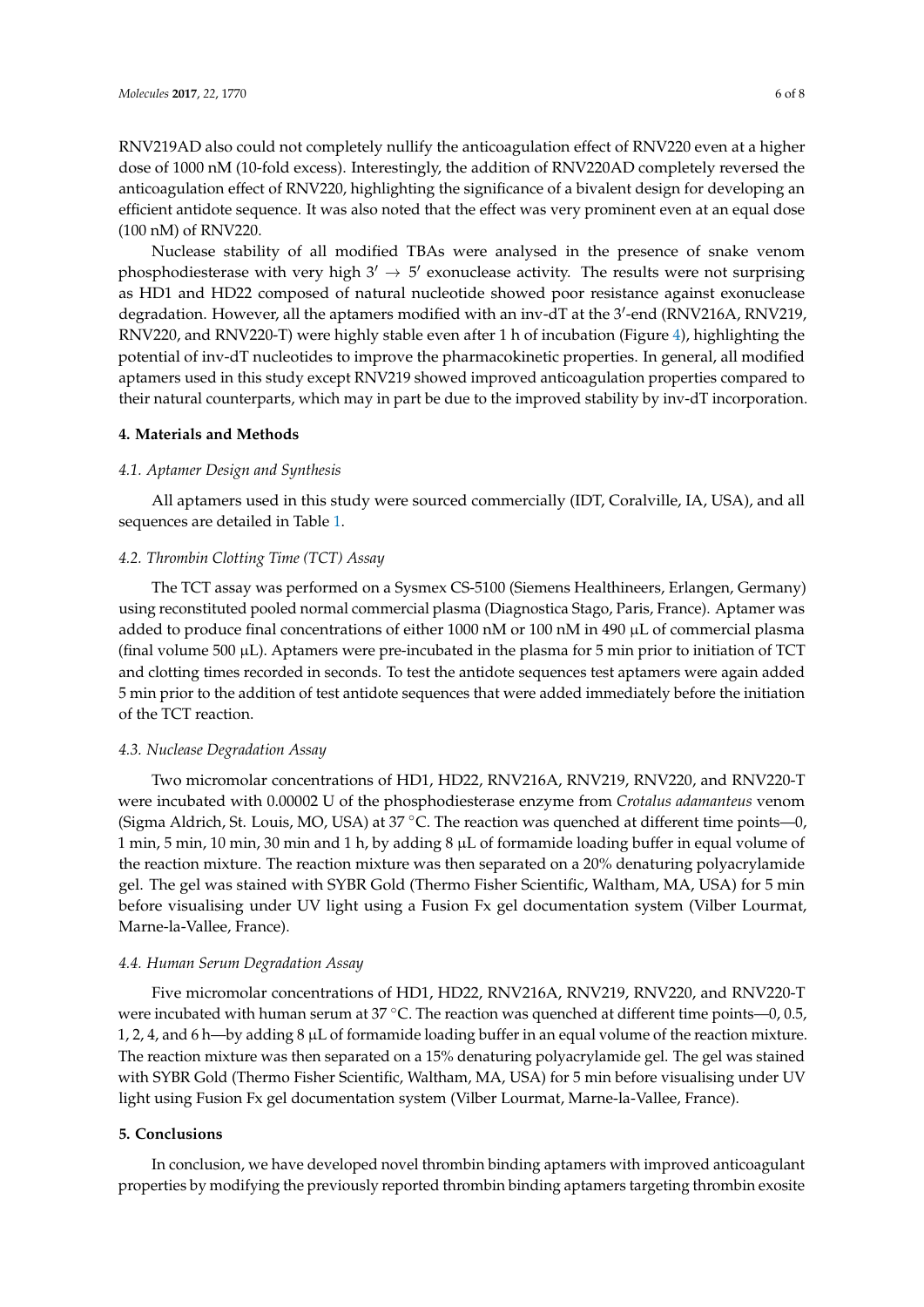I and exosite II domains. Construction of a bivalent chimeric aptamer using TEG linkage chemistry showed the highest thrombin clotting time in human plasma. Likewise, the triethylene-glycol-linked chimeric bivalent complementary antidote was found to be very effective in the reversal of the anticoagulation effect of the modified TBA. Based on our results, we firmly believe that the further development of RNV220 and RNV220AD may be very useful in developing potent therapeutics in tackling thrombotic disorders.

**Supplementary Materials:** Supplementary Materials are available online. Figure S1: Human serum degradation assay of the aptamers used in this study.

**Acknowledgments:** The authors thank the assistance and technical advice provided by Rene Mamode (Western Diagnostics, Myaree, Australia). R.N.V. acknowledges the funding support from McCusker Foundation and Perron Institute for Neurological and Translational Science. B.T.L. thanks the Murdoch International Postgraduate Scholarship scheme of Murdoch University.

**Author Contributions:** R.N.V. and Q.H. conceived the research; Q.H., G.G. and B.T.L. performed the experiments; Q.H., G.G., R.B. and R.N.V. analysed the results and co-wrote the manuscript and all authors reviewed the manuscript.

**Conflicts of Interest:** The authors declare no conflict of interest.

### **References**

- <span id="page-6-0"></span>1. Ellington, A.D.; Szostak, J.W. In vitro selection of RNA molecules that bind specific ligands. *Nature* **1990**, *346*, 818–822. [\[CrossRef\]](http://dx.doi.org/10.1038/346818a0) [\[PubMed\]](http://www.ncbi.nlm.nih.gov/pubmed/1697402)
- <span id="page-6-1"></span>2. Tuerk, C.; Gold, L. Systematic evolution of ligands by exponential enrichment: RNA ligands to bacteriophage T4 DNA polymerase. *Science* **1990**, *249*, 505–510. [\[CrossRef\]](http://dx.doi.org/10.1126/science.2200121) [\[PubMed\]](http://www.ncbi.nlm.nih.gov/pubmed/2200121)
- <span id="page-6-2"></span>3. Blind, M.; Blank, M. Aptamer Selection Technology and Recent Advances. *Mol. Ther. Nucleic Acids* **2015**, *4*, e223. [\[CrossRef\]](http://dx.doi.org/10.1038/mtna.2014.74) [\[PubMed\]](http://www.ncbi.nlm.nih.gov/pubmed/28110747)
- <span id="page-6-3"></span>4. Darmostuk, M.; Rimpelova, S.; Gbelcova, H.; Ruml, T. Current approaches in SELEX: An update to aptamer selection technology. *Biotechnol. Adv.* **2015**, *33*, 1141–1161. [\[CrossRef\]](http://dx.doi.org/10.1016/j.biotechadv.2015.02.008) [\[PubMed\]](http://www.ncbi.nlm.nih.gov/pubmed/25708387)
- <span id="page-6-4"></span>5. Nimjee, S.M.; Rusconi, C.P.; Sullenger, B.A. Aptamers: An emerging class of therapeutics. *Annu. Rev. Med.* **2005**, *56*, 555–583. [\[CrossRef\]](http://dx.doi.org/10.1146/annurev.med.56.062904.144915) [\[PubMed\]](http://www.ncbi.nlm.nih.gov/pubmed/15660527)
- 6. Famulok, M.; Hartig, J.S.; Mayer, G. Functional aptamers and aptazymes in biotechnology, diagnostics, and therapy. *Chem. Rev.* **2007**, *107*, 3715–3743. [\[CrossRef\]](http://dx.doi.org/10.1021/cr0306743) [\[PubMed\]](http://www.ncbi.nlm.nih.gov/pubmed/17715981)
- 7. Gu, L.Q.; Ding, S.; Gao, C. Aptamer-encoded nanopore for ultrasensitive detection of bioterrorist agent ricin at single-molecule resolution. In Proceedings of the Annual International Conference of the IEEE Engineering in Medicine and Biology Society (EMBC 2009), Minneapolis, MN, USA, 3–6 September 2009; pp. 6699–6702.
- 8. Pfeiffer, F.; Rosenthal, M.; Siegl, J.; Ewers, J.; Mayer, G. Customised nucleic acid libraries for enhanced aptamer selection and performance. *Curr. Opin. Biotechnol.* **2017**, *48*, 111–118. [\[CrossRef\]](http://dx.doi.org/10.1016/j.copbio.2017.03.026) [\[PubMed\]](http://www.ncbi.nlm.nih.gov/pubmed/28437710)
- <span id="page-6-5"></span>9. Tombelli, S.; Minunni, M.; Mascini, M. Aptamers-based assays for diagnostics, environmental and food analysis. *Biomol. Eng.* **2007**, *24*, 191–200. [\[CrossRef\]](http://dx.doi.org/10.1016/j.bioeng.2007.03.003) [\[PubMed\]](http://www.ncbi.nlm.nih.gov/pubmed/17434340)
- <span id="page-6-6"></span>10. Bock, L.C.; Griffin, L.C.; Latham, J.A.; Vermaas, E.H.; Toole, J.J. Selection of single-stranded DNA molecules that bind and inhibit human thrombin. *Nature* **1992**, *355*, 564–566. [\[CrossRef\]](http://dx.doi.org/10.1038/355564a0) [\[PubMed\]](http://www.ncbi.nlm.nih.gov/pubmed/1741036)
- <span id="page-6-7"></span>11. Cate, H.T.; Hackeng, T.M.; de Frutos, P.G. Coagulation factor and protease pathways in thrombosis and cardiovascular disease. *J. Thromb. Haemost.* **2017**, *117*, 1265–1271. [\[CrossRef\]](http://dx.doi.org/10.1160/TH17-02-0079) [\[PubMed\]](http://www.ncbi.nlm.nih.gov/pubmed/28594052)
- <span id="page-6-8"></span>12. Tasset, D.M.; Kubik, M.F.; Steiner, W. Oligonucleotide inhibitors of human thrombin that bind distinct epitopes. *J. Mol. Biol.* **1997**, *272*, 688–698. [\[CrossRef\]](http://dx.doi.org/10.1006/jmbi.1997.1275) [\[PubMed\]](http://www.ncbi.nlm.nih.gov/pubmed/9368651)
- <span id="page-6-9"></span>13. Lane, D.A.; Philippou, H.; Huntington, J.A. Directing thrombin. *Blood* **2005**, *106*, 2605–2612. [\[CrossRef\]](http://dx.doi.org/10.1182/blood-2005-04-1710) [\[PubMed\]](http://www.ncbi.nlm.nih.gov/pubmed/15994286)
- <span id="page-6-10"></span>14. Muller, J.; Freitag, D.; Mayer, G.; Potzsch, B. Anticoagulant characteristics of HD1-22, a bivalent aptamer that specifically inhibits thrombin and prothrombinase. *J. Thromb. Haemost.* **2008**, *6*, 2105–2112. [\[CrossRef\]](http://dx.doi.org/10.1111/j.1538-7836.2008.03162.x) [\[PubMed\]](http://www.ncbi.nlm.nih.gov/pubmed/18826387)
- 15. Musumeci, D.; Montesarchio, D. Polyvalent nucleic acid aptamers and modulation of their activity: A focus on the thrombin binding aptamer. *Pharmacol. Ther.* **2012**, *136*, 202–215. [\[CrossRef\]](http://dx.doi.org/10.1016/j.pharmthera.2012.07.011) [\[PubMed\]](http://www.ncbi.nlm.nih.gov/pubmed/22850531)